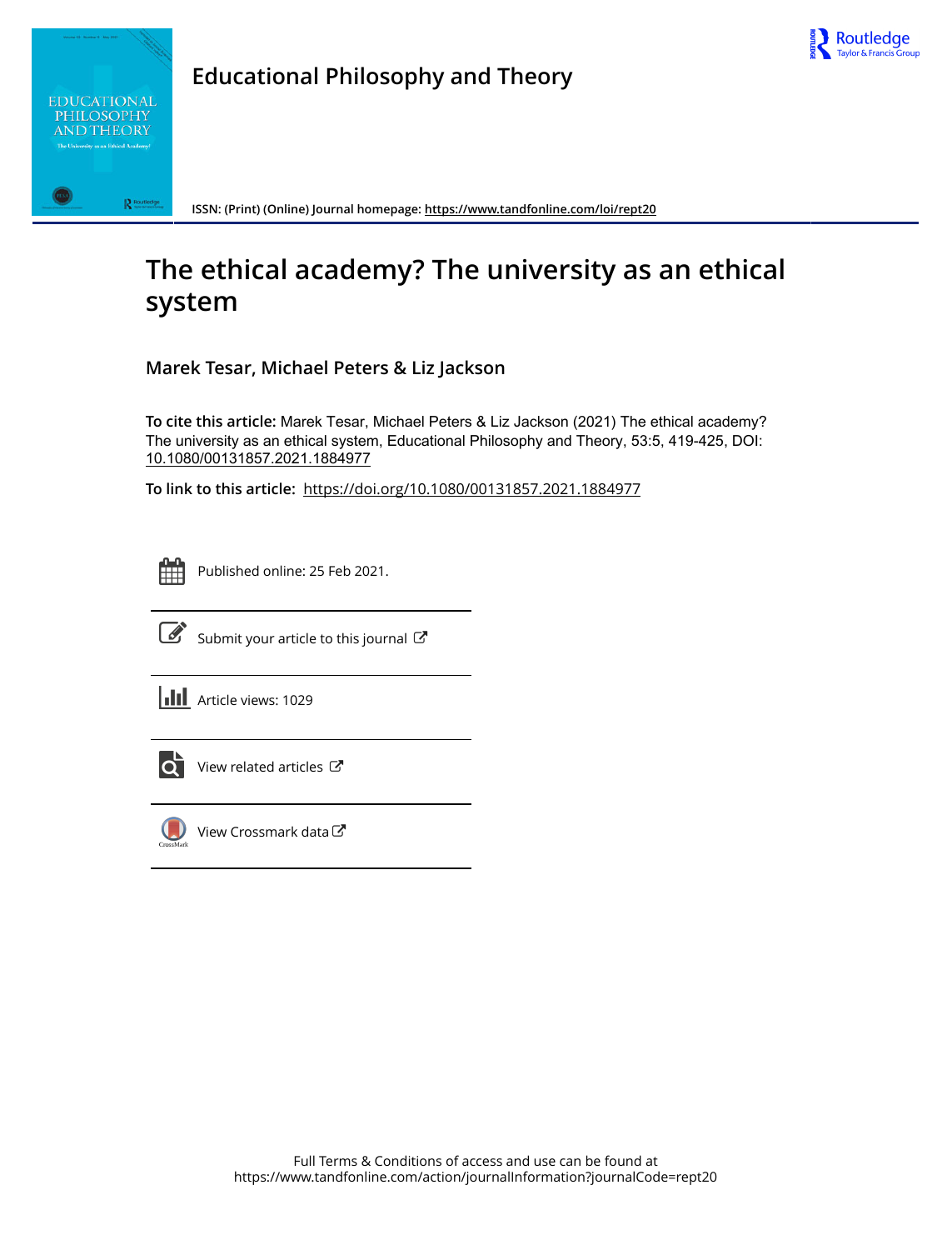<span id="page-1-0"></span>EDITORIAL

Routledae Taylor & Francis Group

Check for updates

# The ethical academy? The university as an ethical system

### Ethics, classroom and academy

Universities may be seen as an evolving network of ethical systems that govern teaching, research, service, and administration. The university system, however, is changing; adding new rules, new ways of working, and new ideas to its repertoire of operations. Universities now comprise a spectacularly large body of regulations and policies, both internal and external, that cover issues from cheating, human subject research, academic integrity, research on animals, environmental ethics, and the ethics of sexual harassment. These interconnected ecological systems of ethics have not emerged in one rational process but rather reflect the ongoing historical and dynamic development of law and ethics in relation to the creation of new values. This has, of course, played out in a particular political and ideological environment, which has produced the university as a set of practices and beliefs, and a particular set of rationalities. The theories that we have traditionally employed, may be now put for questioning and examination (see our prior work Peters et al., [2018\)](#page-7-0).

An interesting body of work entitled Creating the Ethical Academy (Gallant, [2011](#page-6-0)) focused on cheating, the bending of admission rules, fudging research, and plagiarism, arguing that if we allow a corrupt Academy what hope is there for society? This collection focuses on two questions: Why does academic corruption occur, and what should we do about it? Gallant adopts a systems view, suggesting that corruption should be seen as part of a holistic approach rather than individual dysfunction. Similar approaches and questions have been raised in other kinds of learning institutions such as at the secondary school level. New technologies have made 'cutting' and 'pasting' easy and the Internet has exploded with problems based around student and faculty plagiarism and issues springing from the 'paradigm of the copy'. Quite recently other fields of ethics have sprung up on academic integrity (Bretag, [2016](#page-6-0)), originally based on the southern honour code (duty, pride, power, and self-esteem) in the eighteenth century, evolving into a more contemporary concept that distinguishes between students and faculty, focusing respectively on cheating and publishing ethics. The contemporary concept, challenged by technological disruption of academic writing, began to pick up steam in the 1990s with the work of McCabe ([1992](#page-7-0)) and McCabe and Trevino ([1993](#page-7-0)) on cheating and other forms of academic dishonesty. More recently we have witnessed paid anonymous services, that will allow students to receive a written work within 24 hours, via ghostwriters who could be your classmate or people living on the other side of the globe.

Research ethics, while somewhat more established, has also undergone changes, with a greater emphasis on institutional indemnity. Universities now have a code of ethical conduct for research, teaching and evaluations involving human participants focused on 'risk of harm' to research participants, voluntary consent and ownership of information (albeit this process is still not perfect – see Tesar, [2015](#page-7-0); Tesar & Arndt, [2019\)](#page-7-0). Recently, these codes have banished all forms of 'deception', questioned the ethics of control group methodology, laid down strict rules for privacy and confidentiality, and added concerns about social and cultural sensitivity. In the early 20<sup>th</sup> century there were no regulations regarding the ethical use of human subjects in research. The Nuremberg Code established in 1948, stated that the voluntary consent of the human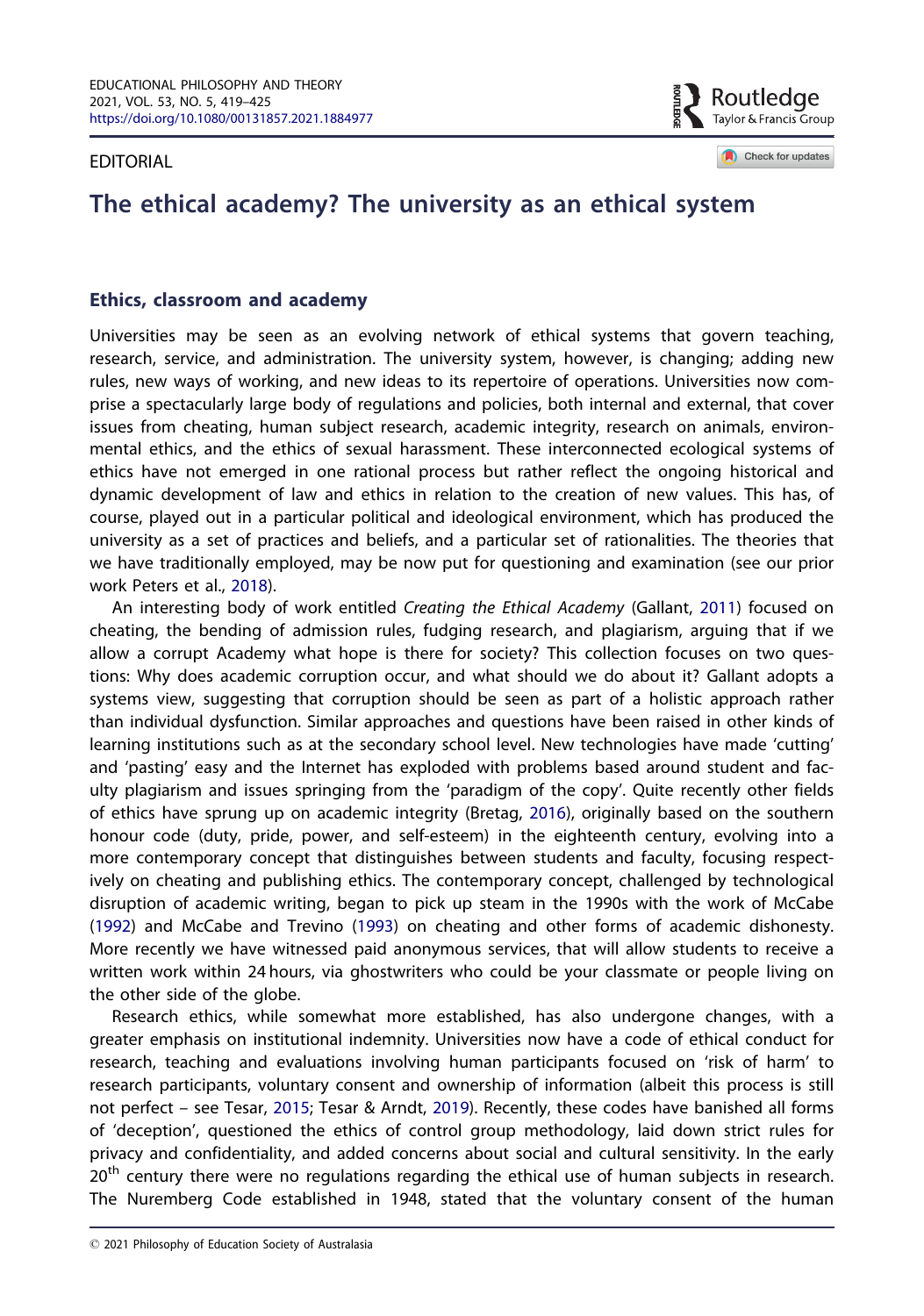<span id="page-2-0"></span>subject is absolutely essential and it was only recently in the 1970s (Hedgecoe, [2009](#page-7-0)) that universities began to pay systematic attention to the protection of human subjects based around respect for persons (informed consent), beneficence (assessment of risks and benefits), and justice (fair procedures and outcomes).

Many universities and academic institutions now have statements on academic integrity for students and staff, outlining procedures concerning discipline committees and hearings, and also courses. The Journal of Academic Ethics began in 2003 and The International Journal of Educational Integrity was established in 2005. Invariably the 'ethics' involved is elaborated from the point of the institution against the individual who is judged against university codes and policies. Rarely is there an ethics that also turns its attention to focus on the institution itself. Some authors, however, do turn the ethical gaze on the neoliberal university to talk of a 'moral loss' that substitutes management for ethics and advocates the discourse of moral reconstruction (e.g. Bone, [2012;](#page-6-0) Brady, [2012](#page-6-0)).

#### Precarious university ethics in the time of Covid-19

The academe and universities as institutions are not ethically neutral, and they have over the centuries of their existence, and even more recently, provided us with a number of both overt and covert institutional biases. Harvey and Mallman ([2019](#page-6-0)) research explores how new teachers who migrated into Australia experience higher education. They examined the value of resistant, familial and linguistic capital, as new migrant students faced challenges, particularly when their cultural strengths are met with the universities and their apparatus of structural barriers. What was fascinating was that they argued that they found little recognition of linguistic capital within the Academia. Fakunle [\(2020\)](#page-6-0) argues that as neoliberal logic has governed ethics of the university sector, the growing international student mobility, and global trends and policymaking on internationalisation, are linked towards not producing ethical decisions but generate incomes by clever competition and recruitment of fee-paying international students. In some cases, international students experience being deceived by universities as self-interested institutions, that promise academic and professional outcomes which remain out of reach due to cultural and linguistic barriers that remain unquestioned in classrooms and academic programs (Jackson & Han, [2016](#page-7-0)). The universities stand to gain more from internationalism than the students and communities they purportedly are positioned to serve in such instances.

Education practices are captured at a crossroads of ethics, which is ontological, epistemological and axiological in nature. As Quay ([2020](#page-7-0)) points out, 'Education faces a dilemma: policy and practice are primarily humanist in orientation, and yet the environmental challenges education hopes to confront require moving beyond humanist perspectives – to posthumanist awareness'. This statement is positioning the current thinking around the Ethical Academy into a question. The focus on league tables and 'student-staff ratios' are little representative of the problems and issues that are covered in the relationships with the outer world and the planet, and the idea of the connectedness between human and non-human. We are becoming increasingly aware how the growing stake to our futures and towards our planetary outlook is positioning universities and their strategic plans, which become reduced to merely an income and feepaying students, rather than understanding the broader space of collective connectedness. As Quay continues, 'Anthropomorphism is one way to enable moral consideration to be extended beyond humans, offering a way to shift education policy and practices, thereby supporting understanding of wild pedagogies'.

Similarly, in their work Jandric and McLaren ([2020](#page-7-0)) produce an interesting dialogue about what it means to be an intellectual within Academia from the position of critical pedagogies in a contemporary postdigital context. They argue, labelling Greta Thunberg as a post-digital public intellectual, that one might consider what this means for public intellectualism within our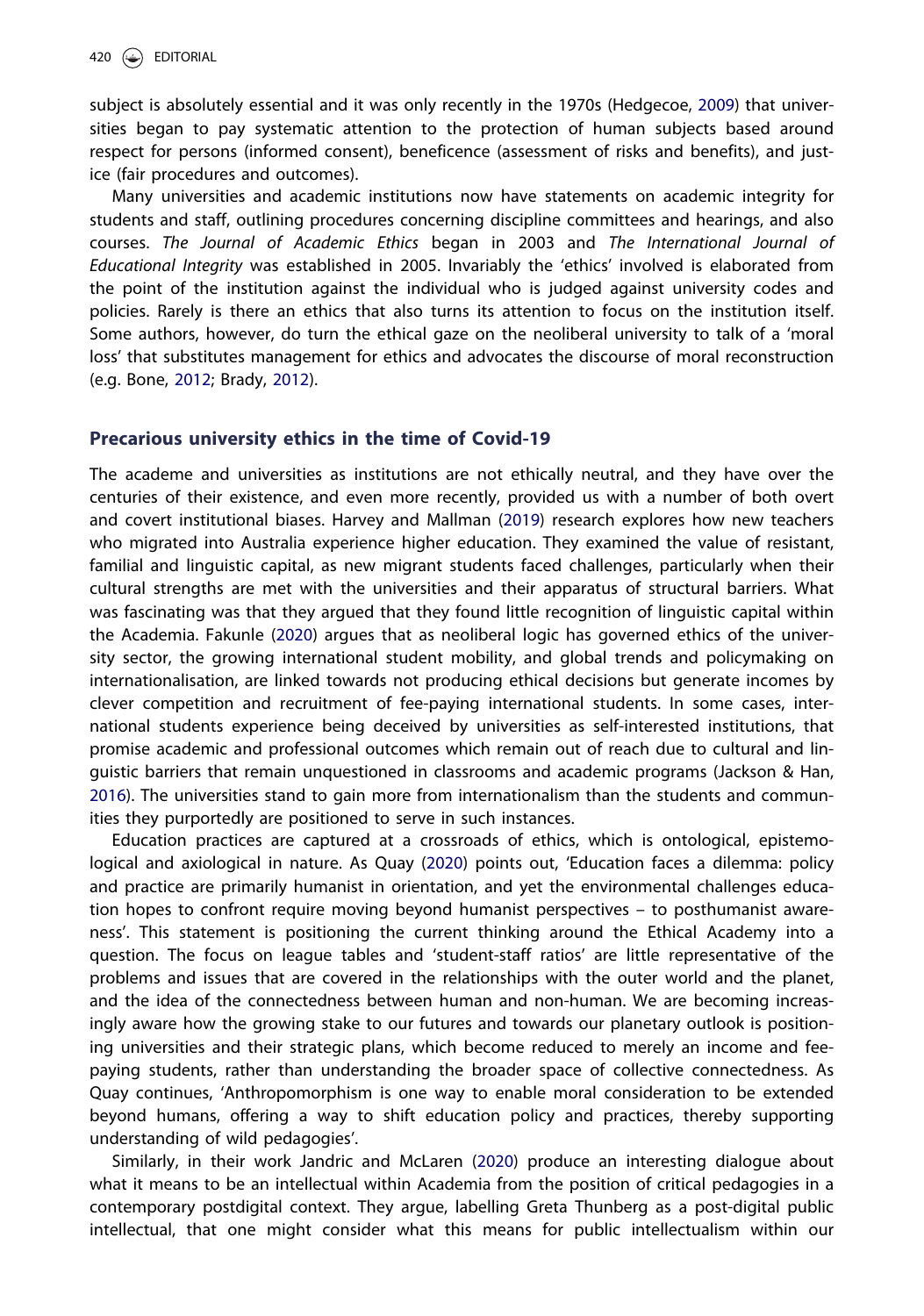<span id="page-3-0"></span>universities: perhaps the reconceptualization of the notion of critical praxis. In their reading of Thurnberg she is transformed into something ethical and technocratic at the same time: something that contemporary universities could emulate. The leadership, the following, leading the debate and yet comfortably being placed in the post-digital world. A perfect future university student:

One aspect of Thunberg's success is technology. Others are the structure of contemporary media, her youth, and her parents' and teachers' support. And yet another aspect that we would hate to see neglected is Thunberg's brilliance—she, among millions of children, has managed to do something that no-one else has done. While this may seem like a stretch, we believe that Greta Thunberg is a true postdigital public intellectual and critical pedagogue. She speaks truth to power. She challenges theoretical assumptions of contemporary capitalism. She organizes, networks, acts. She develops our sense of collectivity and enables collective action. While she could not be further from traditional educational systems, Thunberg teaches the world some important lessons; she also makes many of us want to learn more about the arguments surrounding environmental debates. We cannot all become like Greta Thunberg, but studying her example has the potential to improve our theories and practices.

Our current experiences – the way of teaching in the world of Covid 19 – and the whole move online has positioned the ethics in academia further into a precarious position (Jackson et al., [2020](#page-7-0); Jandric et al., [2020;](#page-7-0) Tesar, [2020,](#page-7-0) [2021](#page-7-0)). Jandric has collected and documented experiences from over 80 academics from more than 10 countries, and many of these stories do speak directly back to the idea of the ethical Academy. These are not stories about online teaching; these are crisis responses, which made the ethics of universities and their systems perhaps even more pertinent. The remodeling of the ontologies of academics as they struggled and continued the beating heart of the university. Littlejohn [\(2020\)](#page-7-0) addresses it very clearly:

… academics are remodelling their teaching practice during the Covid-19 crisis. To ensure online teaching is implemented in an equitable way, academics, and those who support them, need to focus on two areas of practice. First, academics need to be supported in picking up cues from students to allow them to adapt their teaching. Second, academics need help in signalling self-regulation strategies to students to help them learn. Academics need guidance in the use of technologies to support these fundamental practices. However, new practices and processes are most powerfully supported when embedded within an educator's day-to-day practice. Rather than providing courses and training, educators' professional development is likely to be more effective integrated within their everyday practice. While all of this is complex and challenging, it provides an opportunity for us to build a better future for student learning. While the current focus on generating and disseminating an abundance of digital content is important, student-academic interaction is vital to education. Above all, we need to use technologies in ways that foster better and more equitable human connections that form the foundations of human learning.

#### Towards the new ethics of engagement

The ethics of engagement within academia is somewhat associated with the notion of 'freedom' and 'liberation' from oppression, management and ideology. Academics as individuals and collective communities may in parallel seek some freedom from the constraints universities can place upon them as intelligent and authoritative actors (Oleksiyenko & Jackson, [2020\)](#page-7-0). Related scholarship indicates how the university can push against the capacities of other academic agents in ethically problematic ways. In order to achieve this, a good example is an idea of 'liberating' in academic publishing. For instance, Hood ([2020](#page-7-0)) writes about the journey that Access journal had to go through in order to get its own identity under PESA Agora rather than being subjected to the policies, practices, restrictions and limitations of the university environment. And while universities would argue that they do everything in the best interest of their staff and the projects that they govern, the unintended consequences are usually quite the opposite. The politics and governance of universities are closely linked with the broader community. Another argument around this is the idea of decolonization and how it links to our current ethical positioning, but also to our commitment to universities' principles. What role does living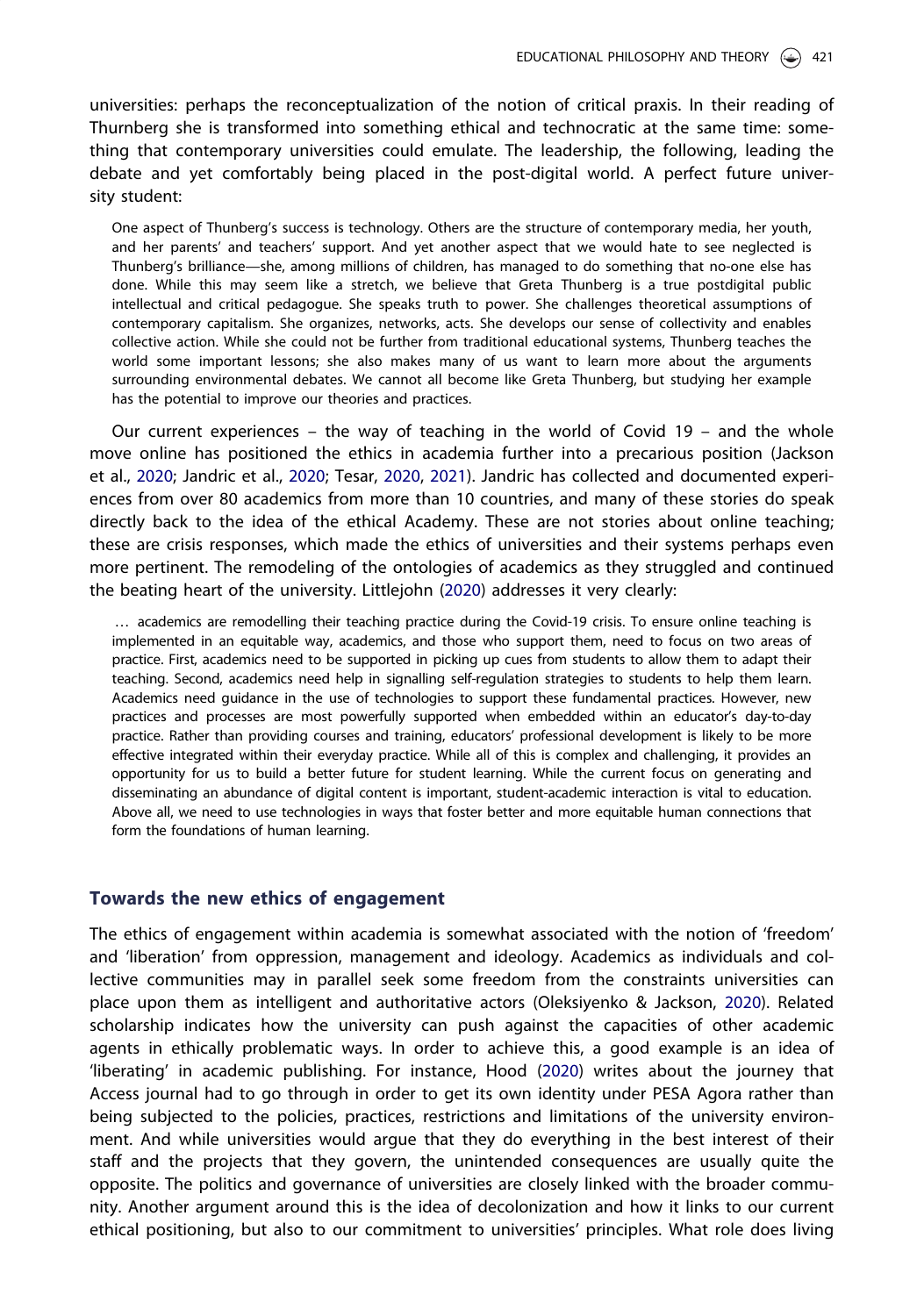#### <span id="page-4-0"></span>422 (See EDITORIAL

philosophy play in such a space? However, for us, the decolonial university is also an important concept in relation to ethics. Such a term recognises the journey, and the commitment that we have to the different, other space of the university, which is presented as an ethical space within which we can exist. Waghid [\(2020\)](#page-7-0) argues that:

When we apply a living philosophy to stimulate decoloniality, we think of encouraging academics to think of how their research—in relation to teaching, learning and scholarship—can stimulate fictitious imaginaries of a society in which people engage in iterations and the free exchange of provocative ideas. Such a society might even be an imaginative one where people live in harmony despite their differences that seem to be irreconcilable. People might even renounce antagonism and encourage the free integration of pluralist ideas of a common humanity. And, when such a living philosophy draws people back to their real experiences, it would contrast life in the idealized world with the perilous societal malaises of hostility, torture and continuous violence. Considering that such a living philosophy is mostly concerned with changing the lives of those who dedicate themselves to it, it might just be that ordinary people would begin experimenting more on how to take better care of themselves and to change undesirable situations in their societies. In other words, amateurs who practice a living philosophy might turn the debilitating real life experiences into an art of good living. In a very profound sense, this kind of fictitious reimagining lives within all of us on a daily basis—it echoes in our collective outcries against violence, pain, calamity and oppression. As we turn against that which strips away our humanity, that which turns us against others and ourselves, we enact a living philosophy of desiring better, softer, kinder—more humane.

Waghid is concerned with how liberally the term decoloniality is sometimes used. He urges for the retrieval of its original condition and purpose, when it was used against the brutal and visceral violence of the first wave of colonisation. And we will conclude this paper with a beautiful quote from Papastephanou ([2020](#page-7-0)), which speaks to these complexities and ideas, and how, finally, we can link ethics with justice, and leaves us with a question, who has the keys to the universities axiological system:

The conceptual and political interconnectivity of dimensions of justice may be likened to inner projections of the stereoscopic visual structure (stereoscopic depth perception or illusion). Stereoscopic technology relates to 'functions that occur within the brain' when the mind 'interprets what the eyes see' and assesses 'the relative distances of objects from the viewer, and the depth dimension of those objects'. It enables sighting sets of images that, outside the viewing apparatus, could have escaped the eye. In a way, a stereoscopic justice is a more 'collective' vision of justice within scanned space and time. But even if its set of keys is found, for, I argue, there is more than one key, there are also issues of how keys are decoded or turned in the locks, who turns the keys or activates the code, through what processes doors get unlocked, etc.

## Overview of this special issue

Carl Mika in his paper 'A Maori il-logical ethics of the dark: An example with "trauma"' engages with our metaphysical entities of darkness and nothingness. In his paper, undermining and redeclaring become more than just pleasurable exercise for his own indigenous group – Maori they become ethical necessities that keep one's certainties in check. He debates a controversial statement about trauma from an indigenous perspective, reinterprets it and recalibrates it in light of our inherent fallibility as human citizens who are always destabilised by our own metaphysical entities. This drive to undercut ourselves by making our statements contingent on other things, as Mika argues, is an ethical one. Matthew Carlin in his paper 'Gnosticism, progressivism and the (im)possibility of the ethical academy' argues that there is a growing concern today with the state of ethics in higher education decease of the increasing corporate influence and widespread use of questionable research methods. Multiple studies, from a variety of disciplinary backgrounds, have recently approached the question of academic ethics in the hopes of identifying some of the fundamental problems confronting universities while advancing possible solutions for improving conduct across the academy. Carlin critiques the current state of the Academy in relation to ethics, drawing parallels between the gnostic roots of 20th century totalitarianisms and current progressive ideology endemic to higher education. While primarily serving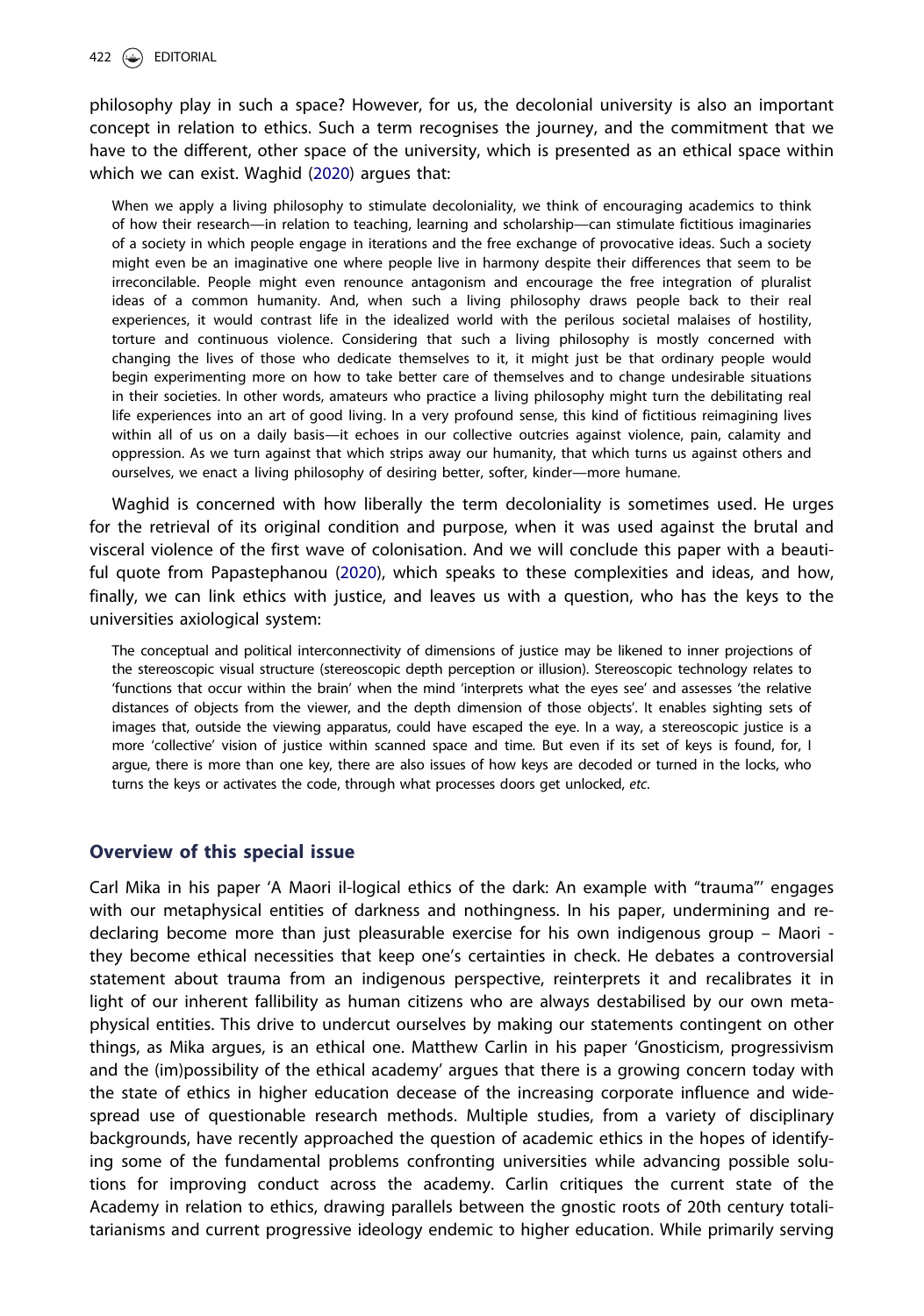as a critique of contemporary progressivism in the academy, this article argues for the need to reconstruct a transcendental ethic as a response to the current ethical crisis countenanced by modern gnosticism. Aine Mahon in her paper 'Towards a higher education: Contemplation, compassion, and the ethics of slowing down' draws on the work of the writers Sally Rooney, John Williams and David Foster Wallace in careful exploration of 'slowness' and its cognate terms. Mahon is concerned with both the importance of slowness for university academics but also for students in the 21st century university. As argued, these students are made to carry a plethora of conflicting identities and yet it is perhaps more important that we begin to demand less of our students and not more. For Mahon in an era of audit and accountability, this paper explores the possibilities for a less frenetic approach to university teaching and learning.

Bruce MacFarlane in his paper 'The neoliberal academic: Illustrating shifting academic norms in an age of hyper-performativity' argues that neoliberalism is invariably presented as a governing regime of market and competition-based systems rather than as a set of migratory practices that are re-setting the ethical standards of the academy. For him, neoliberalism is shifting the prevailing values of the academy by drawing on two illustrations: the death of disinterestedness and the obfuscation of authorship. Macfarlane writes that while there was never a golden age when norms such as disinterestedness were universally practiced they represented widely accepted aesthetic ideals associated with academic life. By contrast, neoliberal academics embrace a new set of assumptions and norms that stand in sharp relief to many of the values that were previously espoused. His paper presents a thesis how practices that might have been regarded as ethically dubious by earlier generations of academics, such as grantsmanship, self-justificatory expressions of interestedness and tangential claims to authorship, are now regarded as legitimate and positive virtues in a more aggressive age of hyper-performativity. Hugh Bushner and Alison Fox in their work 'The amoral academy? A critical discussion of research ethics in the neo-liberal university' challenge the thinking in universities about the processes of ethical. They consider this to be founded on unjustifiable and inappropriate principles, the origins of which they discuss; while presenting an alternative, more inclusive and ethical approaches. They argue that currently risk-averse universities need to change their research cultures to support all research methodologies and fieldwork practices that have ethical integrity and create valuable research that is socially beneficial, to enhance their lustre. Tomasz Falkowski & Helena Ostrowicka in their paper 'Ethicalisation of higher education reform: The strategic integration of academic discourse on scholarly ethos' analyse the academic dispute about the scholarly ethos, conducted at the time of intense higher education reforms in Poland. They argue that the change of the traditional university towards the entrepreneurial organization emphasize the polarization, that is, either the criticism or affirmation of neoliberal reforms, while the discourse loses its dichotomous power when it focuses on ethical issues, where individual attributes of the traditional ethos are taken over by neoliberal discourse, which modifies them and adjusts them to its own purposes. Chris Peers in the paper 'The deconstructed ethics of Martin Heidegger, or, the university sous rature' examines the opposing ethical forces that animated Heidegger's brief foray into Nazism, to ask whether the same forces continue to be found in the technocratized university described by Bill Readings. Peers addresses Heidegger's own philosophy as a context in which these conflicting ethical forces are confronted, using metaphorical references to Pollyanna and Cujo. This absorption of literary allusions within a contribution to educational philosophy seeks deliberately to break the stranglehold that empiricism has on the discipline of education. It regards the hegemony of empiricism as an ideological fetishism, and uses the work of Jacques Derrida to deconstruct the idea of the university, with Heidegger's political opportunism as symptomatic of current patterns of self-marketing, self-promotion, and entrepreneurialism amongst academics.

Sheron Andrea Fraser-Burgess and colleagues in their paper 'Scholars of color turn to womanism: Countering dehumanization in the academy' draw on critiques in political theory and morality to argue that womanism, a worldview rooted in Black women's lives and history, provides an alternative conceptual framework to prevailing Eurocentric thinking, for promoting socially just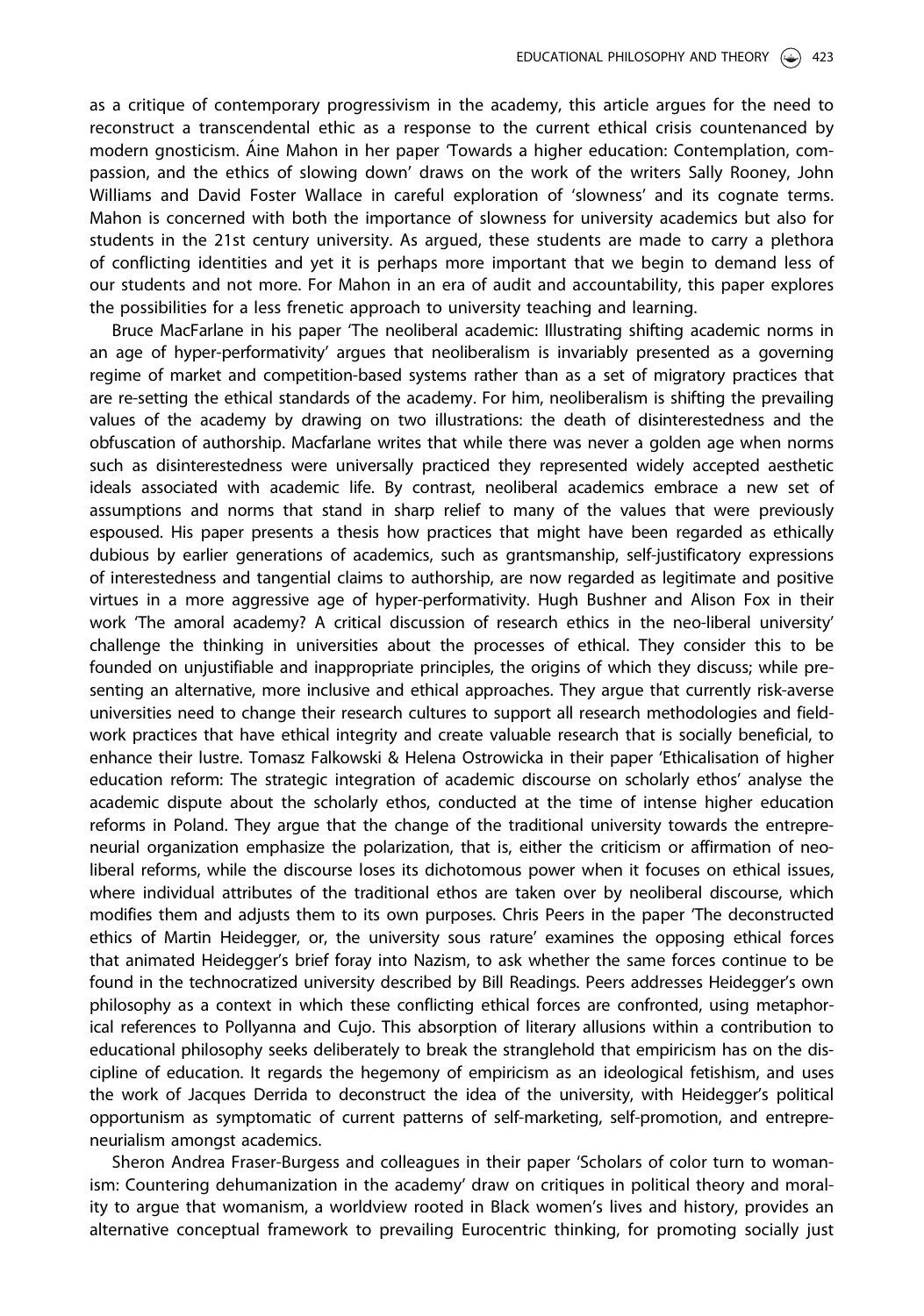<span id="page-6-0"></span>institutions of higher education. Presupposing a positioned, encultured, and embodied account of identity, womanism's social change perspective holds transformative promise. They foreground black women's penchant for reaching solutions that promote communal balance, affirm one's humanity and attend to the spiritual dimension, directed first towards scholars of color, fostering inclusivity, communalist values and acknowledged intersectionality offers an ethic of the embodied self.

Julie McLeod and Kate O'Connor in their paper 'Ethics, archives and data sharing in qualitative research' investigate dilemmas in the archiving and sharing of qualitative data in educational research. They consider practical and interpretive decisions in archiving qualitative data, then map current policy and regulatory frameworks governing research data management, taking Australia as a case-study. They argue that governance and protocols for data sharing have not attended sufficiently to the distinctive ethical and methodological dimensions and knowledge claims of qualitative research. Instead, approaches associated with quantitative data are extrapolated in ways which construct an imaginary of decontextualised data, abstracted from the conditions of its production. They argue for more critical attention to the double-edged affordances and ambivalent effects of data sharing and openness and to how data archives are imagined, constructed and curated.

Joseph Ulatowski and Ruth Walker in their paper 'Missing in action: Exposing the moral failures of universities that desert researchers facing court-ordered disclosure of confidential information' argue how some researchers doing highly sensitive research have found themselves subject to encroachment by law enforcement who seek access to the data collected by them in order to build evidence for legal purposes. University regulations require scholars to conduct research ethically in accordance with specific conditions and extensive review processes set by bodies such as Institutional Review Boards or Human Ethics Committees following extensive application processes. They ask; 'If academic staff fulfill these conditions, what obligations do universities have to protect researchers, participants and confidential data?' They argue that universities have a stringent ethical obligation to protect academic researchers and an obligation to proscribe forced disclosures of confidential research data to enforcement agencies.

And finally, Fiona James in her paper 'Ethics review, neoliberal governmentality and the activation of moral subjects' examines forms of subjectivation propagated through the processes and practices of ethics review in UK Higher Education Institutions. Codified notions of research ethics are particularly prevalent in the university context along with stringent institutional regulation of the procedures surrounding ethics review of research proposals. Moreover, ethics review processes and attendant regulatory modes of control compound the construction of the student as a 'permanent performer' and the associated requirement for her to self-govern through risk management. A combination of overtly controlling and self-relational mechanisms of neoliberal governmentality is in operation, both of which have the potential to generate particular forms of subjectivation in the university context.

#### References

Bone, J. [\(2012\)](#page-2-0). The deregulation ethic and the conscience of capitalism: How the neoliberal 'free market' model undermines rationality and moral conduct. Globalizations, 9(5), 651–665. [https://doi.org/10.1080/14747731.2012.](https://doi.org/10.1080/14747731.2012.732425) [732425](https://doi.org/10.1080/14747731.2012.732425)

Brady, N. [\(2012](#page-2-0)). Oxford Review of Education. 38(3), 343–355.

Bretag, T. (Ed.). ([2016](#page-1-0)). Handbook of academic integrity. Springer.

Fakunle, O. [\(2020](#page-2-0)). Developing a framework for international students' rationales for studying abroad, beyond economic factors. Policy Futures in Education. <https://doi.org/10.1177/1478210320965066>

Gallant, T. B. (Ed.). [\(2011](#page-1-0)). Creating the ethical academy: A systems approach to understanding misconduct and empowering change in higher education. Routledge.

Harvey, A., & Mallman, M. [\(2019\)](#page-2-0). Beyond cultural capital: Understanding the strengths of new migrants within higher education. Policy Futures in Education, 17(5), 657–673. <https://doi.org/10.1177/1478210318822180>